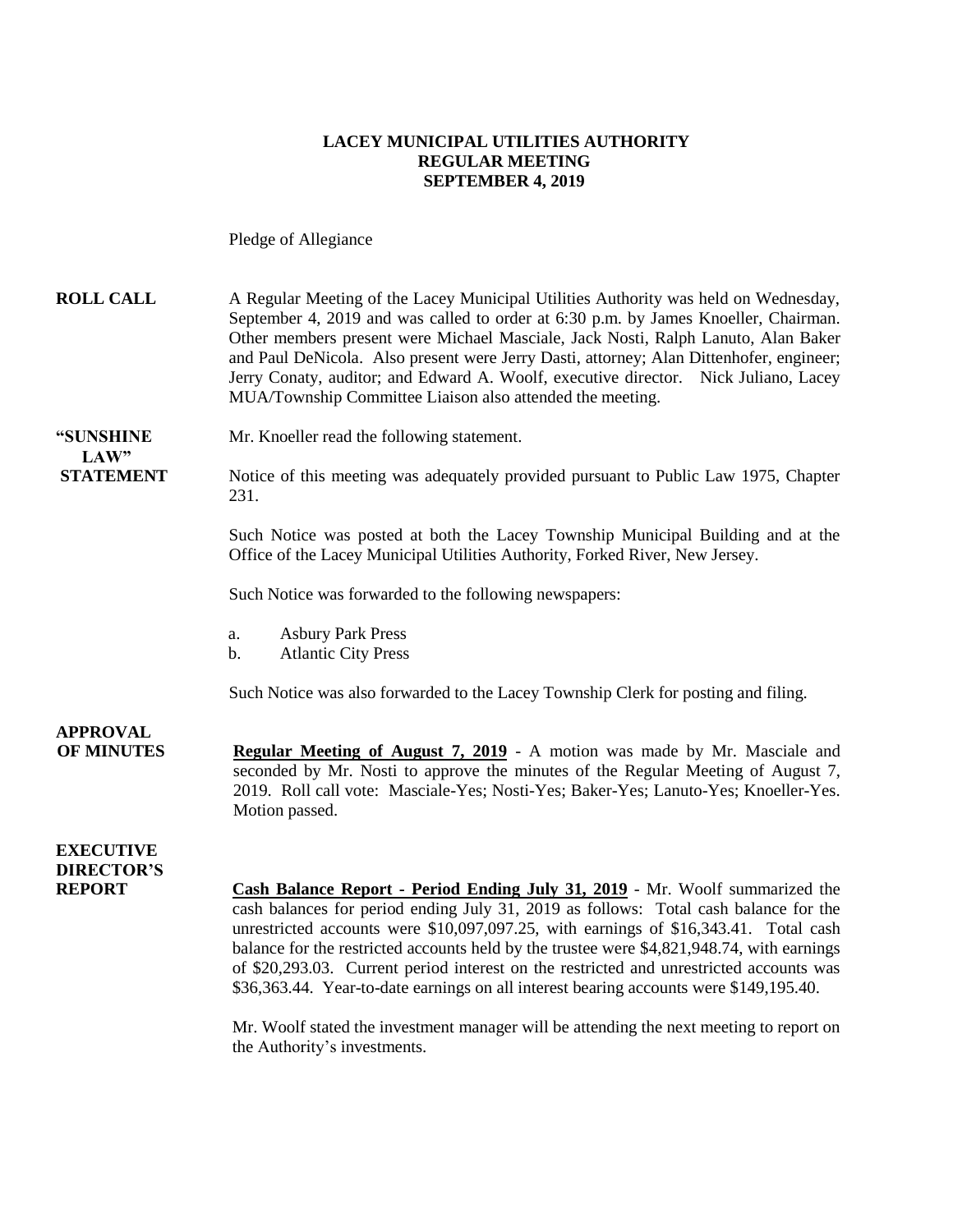**Resolution 2019-38 – Rejecting Bids – Repainting of Tank No. 1** – On recommendation by the executive director the Board adopted *Resolution 2019-38, Resolution of the Lacey Municipal Utilities Authority, County of Ocean, State of New Jersey, Rejecting all Bids Submitted for the Repainting of Tank No. 1 Project.*

# **BUSINESS**

# **ENGINEER'S**

**REPORT** The business report was submitted for review.

**REPORT Resolution 2019-40 – Performance Guarantee Reduction – Toll Brothers – Sea Breeze at Lacey** – On recommendation by the engineer, a motion was made by Mr. Nosti and seconded by Mr. Lanuto to adopt *Resolution 2019-40, Resolution of the Lacey Municipal Utilities Authority, County of Ocean, State of New Jersey, Performance Guarantee Reduction, Water and Sewer Systems, Toll Brothers- Sea Breeze at Lacey, Phase 2H, Section 2, Ambermist Way, Farham Ct., Gladstone Ct., Blocks 1901.17, 1901.18, 1901.26, Various Lots.* Roll call vote: Nosti-Yes; Lanuto-Yes; Baker-Yes; Masciale-Yes; Knoeller-Yes. Motion passed.

> **Resolution 2019-41 – Performance Guarantee Reduction – Toll Brothers – Sea Breeze at Lacey** – On recommendation by the engineer, a motion was made by Mr. Nosti and seconded by Mr. Lanuto to adopt *Resolution 2019-41, Resolution of the Lacey Municipal Utilities Authority, County of Ocean, State of New Jersey, Performance Guarantee Reduction, Water and Sewer Systems, Toll Brothers- Sea Breeze at Lacey, Phase 2G, Section 2, Ambermist Way, Gladstone Ct., Blocks 1901.17, 1901.18, 1901.26, Various Lots.* Roll call vote: Nosti-Yes; Lanuto-Yes; Baker-Yes; Masciale-Yes; Knoeller-Yes. Motion passed.

> **Resolution 2019-42 – Performance Guarantee Release – Cimarron Woods – G.S. Realty, Inc.** – On recommendation by the engineer, a motion was made by Mr. Masciale and seconded by Mr. Nosti to adopt *Resolution 2019-42, Resolution of the Lacey Municipal Utilities Authority, County of Ocean, State of New Jersey, Performance Guarantee Release, Sewer and Water, Cimarron Woods, G.S. Realty, Inc., Block 1026, Lot 7 & Block 1125, Lots 37-53.* Roll call vote: Masciale-Yes; Nosti-Yes; Baker-Yes; Lanuto-Yes; Knoeller-Yes. Motion passed.

> **New Administration Building** – Mr. Dittenhofer stated construction of the administration building is complete. A CO was issued by the Township, however, punch list items still remain with the contractor for final Ocean County Soils approval.

> **Sanitary Sewer Clean and Televise** – Mr. Dittenhofer stated contracts have been forwarded to the contractor and a preconstruction meeting will be scheduled.

> **Tank No. 1 Repainting** – Mr. DeNicola asked about the status of going out of state for bidding the Tank No. 1 repainting project. Mr. Dittenhofer stated there are bid service companies nationwide that advertise information on projects. Mr. Knoeller asked Mr. Woolf to contact contractors that build tanks and see if they can recommend paint companies.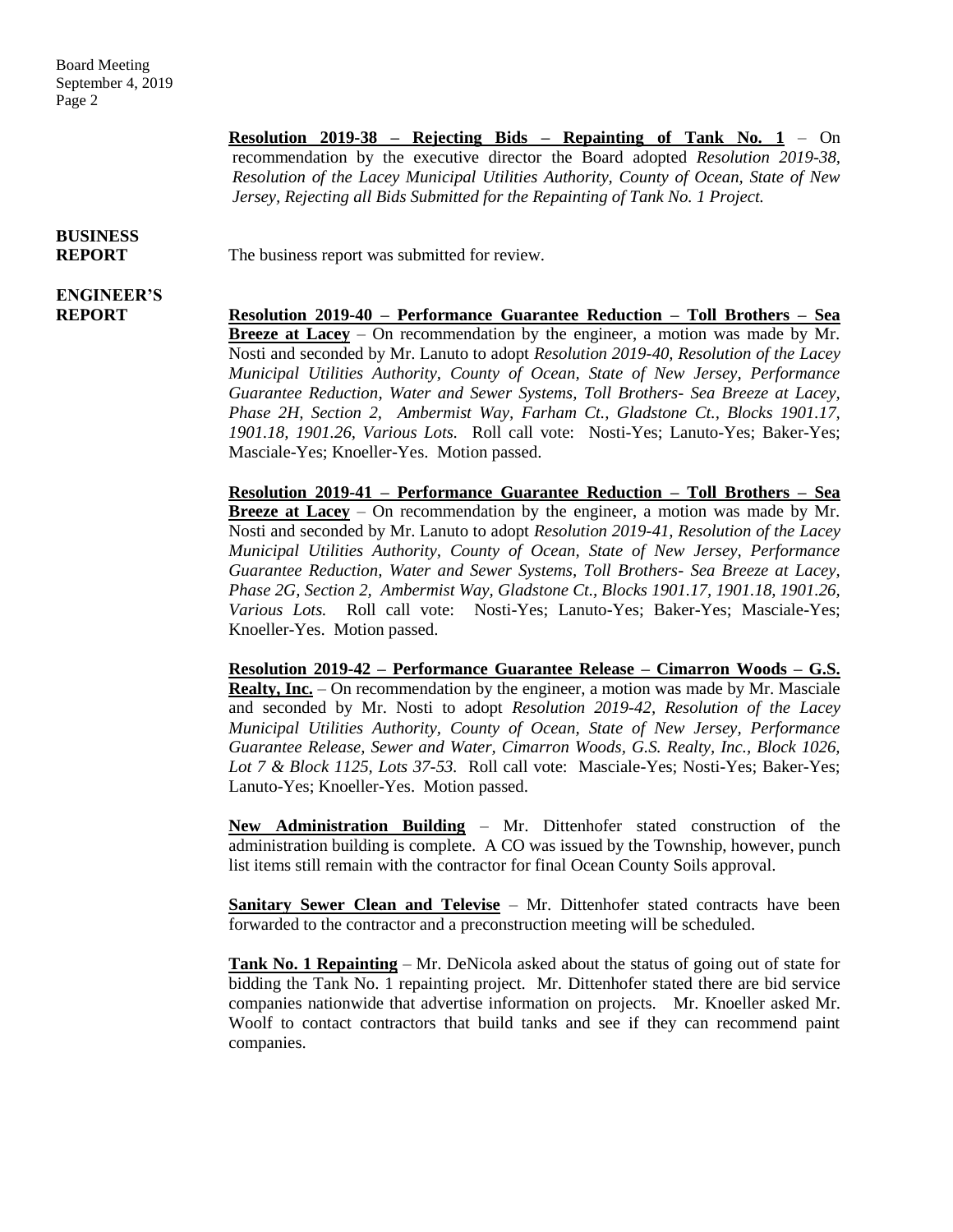Board Meeting September 4, 2019 Page 3

# **ATTORNEY'S**

**REPORT Exelon/Holtec Corp.** – Mr. Dasti stated a meeting was held with representatives of Holtec. Mr. Dittenhofer has prepared a projected cost scenario for the design of the water main extension. His office forwarded the original correspondence to representatives of Holtec in anticipation of preparing a developer's agreement.

# **AUDITOR'S**

**REPORT** Accountant's Status Report – Month Ended July 31, 2019 – Mr. Conaty reported water and sewer revenues had a favorable variance for the month. Sewer expenses had an unfavorable variance for the month, but a favorable variance on water. Sewer user charges had a favorable variance for the month, but unfavorable variance on water.

> **Resolution 2019-39 – Accept and Approve 2018 Audit** – On recommendation by the Authority's auditor, a motion was made by Mr. Masciale and seconded by Mr. Nosti to adopt *Resolution 2019-39, Resolution of the Lacey Municipal Utilities Authority, County of Ocean, State of New Jersey, Accepting and Approving the Audit ending Fiscal Year December 31, 2018.* Roll call vote: Masciale-Yes; Nosti-Yes; Baker-Yes; Lanuto-Yes; Knoeller-Yes. Motion passed.

#### **CORRESPONDENCE**

**Jason Verge, Lee Way** – Requesting relief of utility bill, due to broken pipe in crawl space. Since the water from the leak did not go into the sewer system, a motion was made by Mr. Masciale and seconded by Mr. Nosti to grant a credit adjustment on the sewer charges in the amount of \$851.69 (121,000 gallons). Roll call vote: Masciale-Yes; Nosti-Yes; Baker-Yes; Lanuto-Yes; Knoeller-Yes. Motion passed.

**Actlien Property** – Requesting relief of utility bill, due to broken pipe in basement. Since the water from the leak did not go into the sewer system, a motion was made by Mr. Nosti and seconded by Mr. Masciale to grant a credit adjustment on the sewer charges in the amount of \$2,134.30 (291,000 gallons). Roll call vote: Nosti-Yes; Masciale-Yes; Baker-Yes; Lanuto-Yes; Knoeller-Yes. Motion passed.

**Mr. & Mrs. Barsch, Nantucket Rd.** - Requesting relief of utility bill, due to leaky outside faucet. Since the water from the leak did not go into the sewer system, a motion was made by Mr. Nosti and seconded by Mr. Lanuto to grant a credit adjustment on the sewer charges in the amount of \$904.40 (129,000 gallons). Roll call vote: Nosti-Yes; Lanuto-Yes; Baker-Yes; Masciale-Yes; Knoeller-Yes. Motion passed.

### **OLD**

**BUSINESS** There was no old business to discuss.

**NEW**

**BUSINESS** Mr. DeNicola asked if it was necessary to announce the Authority's meeting schedule in the Atlantic City Press. Mr. Woolf stated the schedule needs to be advertised in two official newspapers.